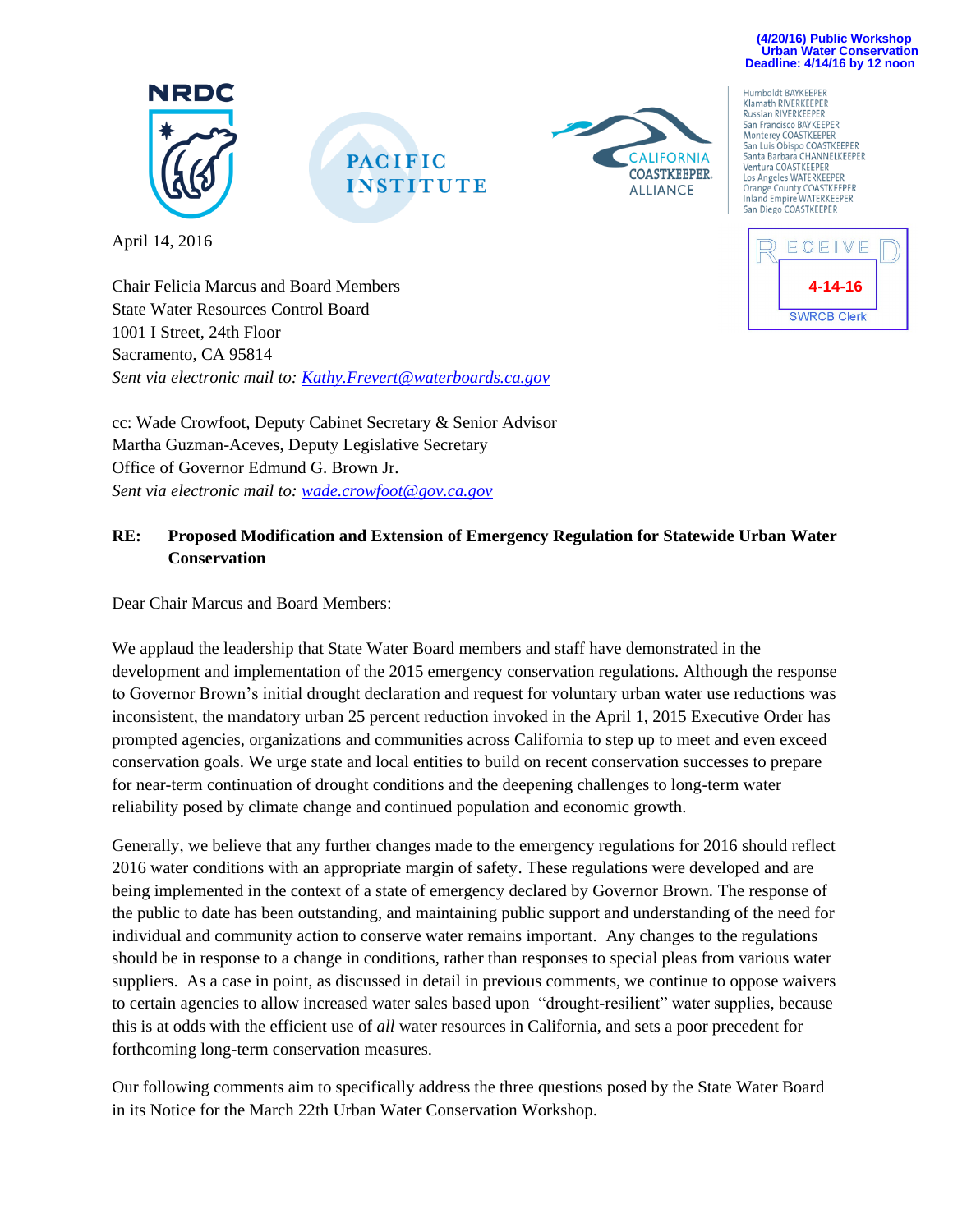## **1. What elements of the existing February 2016 Emergency Regulation, if any should be modified and how so?**

Despite heavy rains in the northern areas of the state this winter, most of California is still experiencing drought conditions.<sup>1</sup> As of April 7, 2016, 55 percent of the State is in severe drought and an additional 31 percent is in exceptional drought conditions. Less than 4 percent is no longer experiencing drought conditions. Groundwater basins are still seriously depleted.<sup>2</sup> Moreover, NOAA now reports a 71% chance of La Nina in 2017. Continued drought conditions throughout much of the state and uncertainty about near-term and long-term conditions demonstrate the need for continued conservation efforts across California.

While we recognize that adjustments may be warranted in some areas, we urge the State Water Board to maintain some level of reduction targets for all parts of the state experiencing dry conditions. This will help convey the need to make conservation a way of life in California. In addition, we urge the State Water Board to require all urban water suppliers to continue to provide monthly water data on a permanent basis, as was called for in Governor Brown's Executive Order B-29-15. These data should be made publicly-available in a useable format. Further, they should separately report water usage by sector, i.e., residential, commercial and institutional, large landscape, and industrial sectors. Finally, we urge the State Water Board to work with water suppliers to develop and implement pricing instruments that enable them to mitigate drought-related reductions in revenues.

Given the diversity of circumstances among water suppliers across California, there will always be some argument raised about the "fairness" of any proposal, as there was about last year's allocation system. Any new system of allocating reductions will invite a new round of scrutiny of fairness, which could take substantial time and effort to resolve. The current emergency regulation is only in place for another five months and could be modified using a simple approach so that the Board staff could have more time to focus on the development of regulations that build on the conservation successes achieved during the drought.

# **2. How should the State Water Board account for regional differences in precipitation and lingering drought impacts, and what would be the methods of doing so?**

Water supplies in our state are largely interconnected and interdependent. For the remainder of 2016, we recommend that the Board maintain a unified framework for emergency conservation targets applicable to all urban water suppliers that receive water that is tributary to the Delta or the Colorado River.

The Board should be able to identify a few simple criteria to adjust the statewide savings target. One suggestion might be to tie the overall state target to the State Water Project allocation; this could be accomplished with a simple inverse ratio. The 25 percent mandated reduction target occurred in a year when the final 2015 SWP allocation was 20 percent. If the final 2016 State Project allocations were to double, the emergency conservation reduction target for 2016 could be cut in half.

<sup>2</sup> Ed Joyce, *Extreme And Severe Drought Decline In California*, (March 17, 2016) *available at*

 $\overline{\phantom{a}}$ <sup>1</sup> See Ed Joyce, *Exceptional And Extreme Drought Persists In California*, capital public radio (April 7, 2016), available at http://www.capradio.org/articles/2016/04/07/exceptional-and-extreme-drought-persists-in-california/.

http://www.capradio.org/articles/2016/03/17/extreme-and-severe-drought-decline-in-california/.